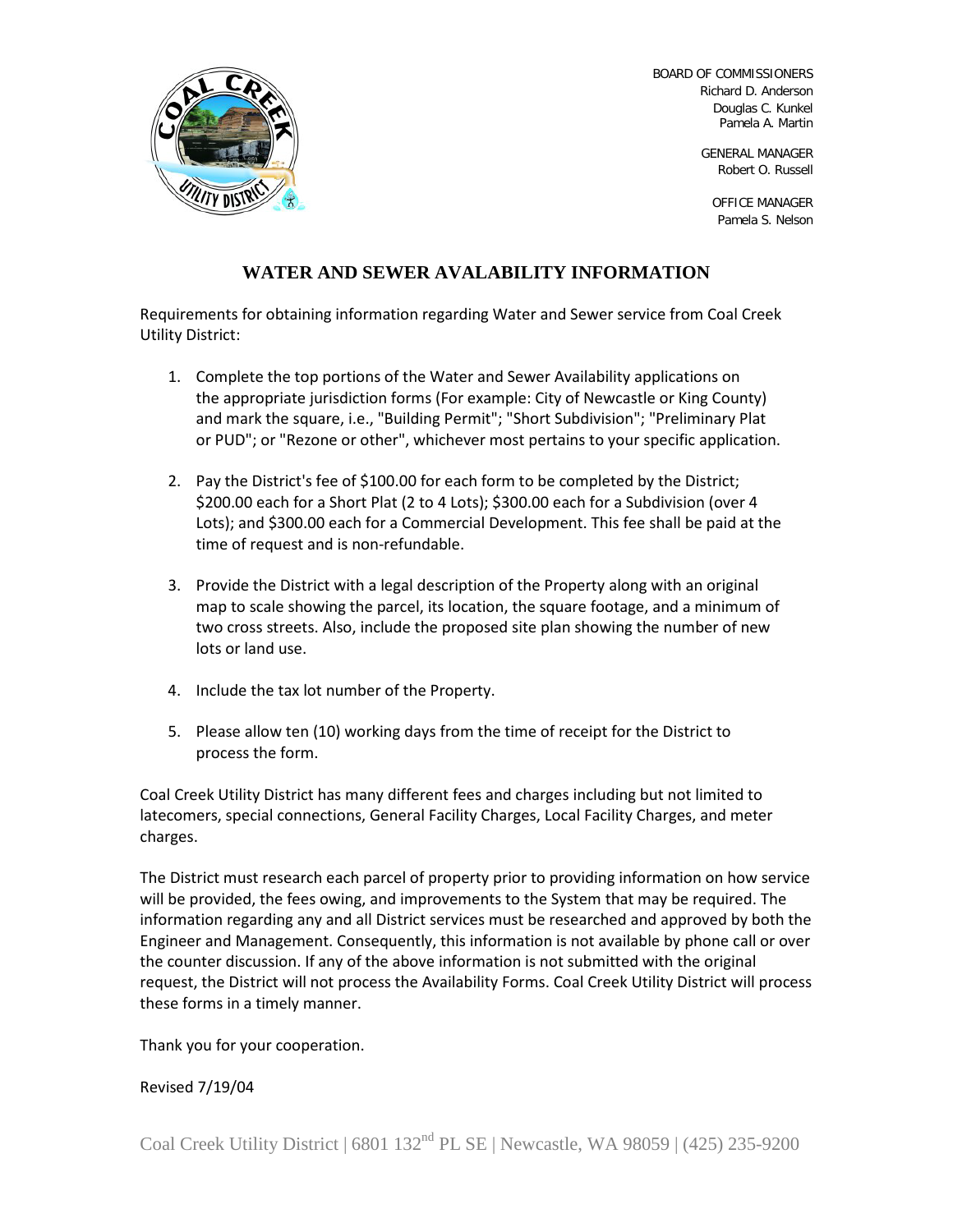

## **WATER AVAILABILITY CERTIFICATE**

This certificate provides the Department of Community Development with information necessary to evaluate development proposals.

| Do not write in this box                                                                                                                        |                                                                                                                                                                                |                                                                                                                                                                                            |  |  |
|-------------------------------------------------------------------------------------------------------------------------------------------------|--------------------------------------------------------------------------------------------------------------------------------------------------------------------------------|--------------------------------------------------------------------------------------------------------------------------------------------------------------------------------------------|--|--|
| Number                                                                                                                                          |                                                                                                                                                                                | Name                                                                                                                                                                                       |  |  |
| $\Box$<br>□                                                                                                                                     | <b>Building Permit</b><br>Short Subdivision                                                                                                                                    | Preliminary Plat or PUD<br>$\Box$<br>Rezone or other<br>$\Box$                                                                                                                             |  |  |
| <b>APPLICANTS NAME:</b><br>PROPOSED USE:<br>LOCATION:                                                                                           |                                                                                                                                                                                | (Attach map& legal description if necessary)                                                                                                                                               |  |  |
|                                                                                                                                                 |                                                                                                                                                                                |                                                                                                                                                                                            |  |  |
| 1A.<br>$\Box$<br>0R                                                                                                                             | WATER PURVEYOR INFORMATION:<br>existing                                                                                                                                        | Water service will be provided by service connection only to an<br>size water main<br>feet from the site.                                                                                  |  |  |
| В.<br>□<br>□<br>□<br>口                                                                                                                          | (1)<br>(3) other-see attached description                                                                                                                                      | Water service will require an improvement to the water system of:<br>feet of water main to reach the water system of;<br>(2) the construction of a distribution system on the site; and/or |  |  |
| 2 A.<br>□                                                                                                                                       | approved water comprehensive plan.                                                                                                                                             | The water system improvement is in conformance with a District                                                                                                                             |  |  |
| 0R<br>В.<br>$\Box$                                                                                                                              | plan amendment.                                                                                                                                                                | The water system improvement will require a water comprehensive                                                                                                                            |  |  |
| 3 A.<br>□                                                                                                                                       | of service outside the district or city.                                                                                                                                       | The proposed project is within the corporate limits of the district,<br>or has been granted Boundary Review Board approval for extension                                                   |  |  |
| OR.<br>В.<br>□                                                                                                                                  |                                                                                                                                                                                | Annexation or BRB approval will be necessary to provide service.                                                                                                                           |  |  |
| 4 A.<br>□                                                                                                                                       | fire hydrant<br>on the attached map):                                                                                                                                          | Water is/or will be available at the rate of flow and duration<br>indicated below at no less than 20psi measured at the nearest<br>feet from the building/property (or as marked           |  |  |
| <b>Rate of Flow</b>                                                                                                                             |                                                                                                                                                                                | <b>Duration</b>                                                                                                                                                                            |  |  |
| □<br>$\Box$<br>□<br>flow test of<br>▭<br>$\Box$<br>$\Box$<br>А.<br><b>OR</b>                                                                    | less than 500 gpm (approx.<br>gpm)<br>500 to 999 gpm<br>1,000 gpm or more<br>gpm<br>calculation of<br>gpm<br>(Commercial Building Permits require<br>flow test or calculation) | $\Box$<br>less than 1 hour<br>1 hour to 2 hours<br>$\Box$<br>2 hours or more<br>□<br>other<br>$\Box$<br>Water application required for all                                                 |  |  |
| В.<br>$\Box$                                                                                                                                    | Water system isn't capable<br>of providing fire flow.                                                                                                                          |                                                                                                                                                                                            |  |  |
| COMMENTS/CONDITIONS                                                                                                                             |                                                                                                                                                                                |                                                                                                                                                                                            |  |  |
| I hereby certify that the above water agency information is true. This certification shall be valid for<br>one year from the date of signature. |                                                                                                                                                                                |                                                                                                                                                                                            |  |  |
|                                                                                                                                                 |                                                                                                                                                                                |                                                                                                                                                                                            |  |  |
| Coal Creek Utility District<br>Agency Name                                                                                                      |                                                                                                                                                                                | <b>Signatory Name (Print)</b>                                                                                                                                                              |  |  |

Title Signature Date **Note: All conditions subject to change**